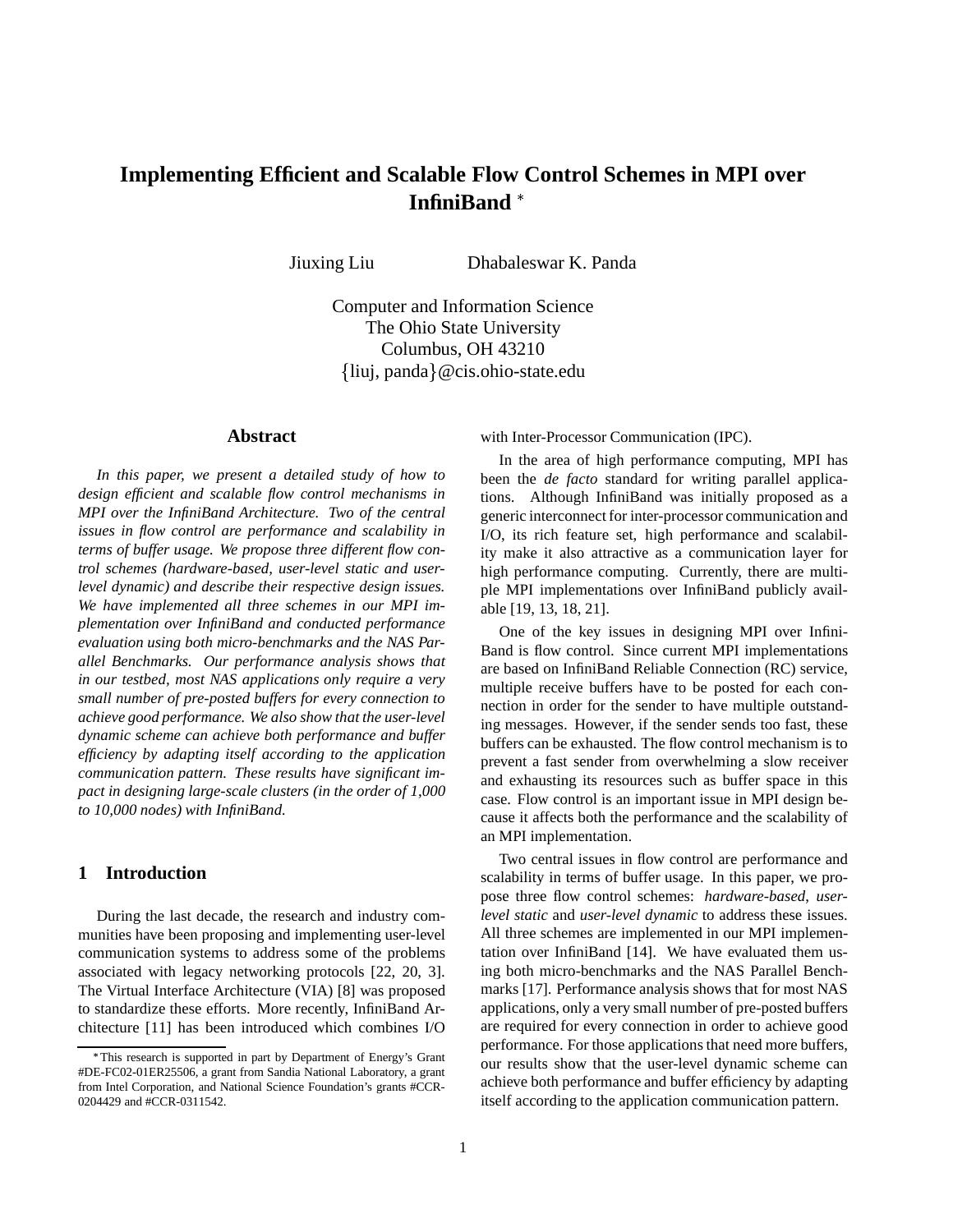The main contributions of this paper are:

- 1. We have proposed three different flow control schemes in MPI over InfiniBand (hardware-based, user-level static and user-level dynamic). We provide detailed discussions about the design issues in these schemes and their potential for achieving scalability with good performance.
- 2. We have implemented all three scheme in our MPI implementation over InfiniBand.
- 3. We have evaluated different schemes in terms of runtime overhead and buffer efficiency using both microbenchmarks and NAS Parallel Benchmarks. We have also studied the impact of buffer space on application performance, an issue which is important to the scalability of an MPI implementation.

The rest of the paper is organized as follows: In Section 2, we present an overview of the InfiniBand Architecture. In Section 3, we describe our MPI implementation over InfiniBand and the flow control issue associated with it. We discuss designs and implementations of different flow control schemes in Section 4 and Section 5, respectively. We present performance evaluation in Section 6. Related work is discussed in Section 7. In Section 8, we conclude and briefly mention some of the future directions.

# **2 InfiniBand Overview**

The InfiniBand Architecture (IBA) [11] defines a highperformance network architecture for interconnecting processing nodes and I/O nodes. It provides the communication and management infrastructure for inter-processor communication and I/O. In an InfiniBand network, processing nodes and I/O nodes are connected to the fabric by Channel Adapters (CA). Channel Adapters usually have programmable DMA engines with protection features. They generate and consume IBA packets. There are two kinds of channel adapters: Host Channel Adapter (HCA) and Target Channel Adapter (TCA). HCAs are connected to processing nodes. Their semantic interface to consumers is specified in the form of InfiniBand Verbs. TCAs connect I/O nodes to the fabric. Their interface to consumers are usually implementation specific and thus not defined in the InfiniBand specification.

### **2.1 Communication Model**

The InfiniBand communication stack consists of different layers. The interface presented by Channel adapters to consumers belongs to the transport layer. A queue-based model is used in this interface. A *queue pair* in the InfiniBand Architecture consists of a send queue and a receive queue. The send queue holds instructions to transmit data and the receive queue holds instructions that describe where received data is to be placed. Communication operations are described in Work Queue Requests (WQR), or *descriptors*, and submitted to the queue pair. Once submitted, a Work Queue Request becomes a Work Queue Element (WQE). WQEs are executed by Channel Adapters. The completion of work queue elements is reported through Completion Queues (CQs). Once a work queue element is finished, a completion queue entry is placed in the associated completion queue. Applications can check the completion queue to see if any work queue request has been finished. In InfiniBand, before a buffer can be used for communication, it must be registered. After communication, the buffer can be de-registered.

InfiniBand supports multiple transport services. In the current hardware, Reliable Connection (RC) and Unreliable Datagram (UD) services are implemented. In the Reliable Connection service, a connection must be set up between the queue pairs at the two parties before they can communicate. InfiniBand hardware guarantees reliability of the communication for the Reliable Connection service.

InfiniBand Architecture supports both channel and memory semantics. In channel semantics, send/receive operations are used for communication. To receive a message, the programmer posts a receive descriptor which describes where the message should be put at the receiver side. At the sender side, the programmer initiates the send operation by posting a send descriptor. The send descriptor describes where the source data is but does not specify the destination address at the receiver side. When the message arrives at the receiver side, the hardware uses the information in the receive descriptor to put data in the destination buffer. Multiple send and receive descriptors can be posted and they are consumed in FIFO order.

In memory semantics, RDMA write and RDMA read operations are used instead of send and receive operations. These operations are one-sided and transparent to the software layer at the remote side.

#### **2.2 InfiniBand Flow Control Mechanisms**

InfiniBand provides flow control mechanisms at different level. At the link level, it defines different link rates such as  $1x$  (2.5Gbps),  $4x$  (10Gbps) and  $12x$  (30Gbps). To prevent a high speed link from overrunning a low speed link, Infini-Band provides a *Static Rate Control* mechanism at the link level.

InfiniBand also has an *End-to-End Flow Control* mechanism for Reliable Connection service. When a sender is sending too fast and receive buffers are running out, the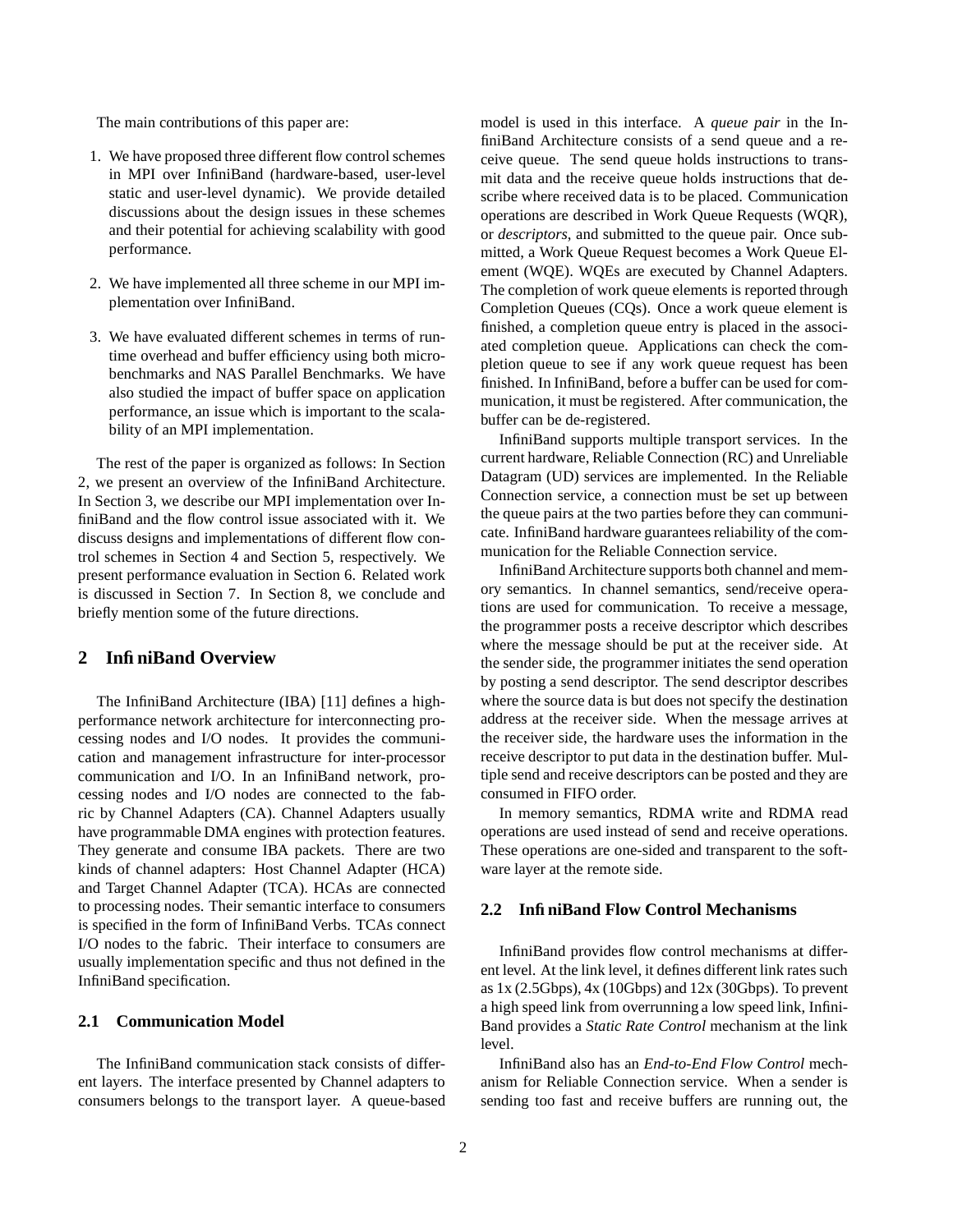sender HCA will slow down. If a message arrives and there is no receive buffer posted yet, the receiver will issue a *Receiver-Not-Ready* message (RNR NAK). The sender HCA will wait for a time-out and retry the send operation until corresponding receive operation is posted. The upper layer software can control this behavior by specifying parameters such as retry count and retry time-out for different queue pairs. However, these parameters must be set during initialization time and cannot be changed afterward.

# **3 MPI over InfiniBand**

In this section, we first present a design of MPI over InfiniBand, which uses send/receive operations for transferring small data and control messages and RDMA write operations for transferring large data messages. Then we introduce the flow control issues associated with this design.

#### **3.1 Basic MPI Design**

MPI defines four different communication modes: *Standard*, *Synchronous*, *Buffered*, and *Ready*. Two internal protocols, *Eager* and *Rendezvous*, are usually used to implement these four communication modes. In Eager protocol, the message is pushed to the receiver side regardless of its current state. In Rendezvous protocol, a handshake happens between the sender and the receiver via control messages before the data is sent to the receiver side. Usually, Eager protocol is used for small messages and Rendezvous protocol is used for large messages. Figure 1 shows examples of typical Eager and Rendezvous protocols.



**Figure 1. MPI Eager and Rendezvous Protocols**

When we are transferring large data buffers, it is beneficial to avoid extra data copies. A zero-copy Rendezvous protocol implementation can be achieved by using RDMA write. In this implementation, the buffers are pinned down in memory and the buffer addresses are exchanged via the control messages. After that, the data can be written directly from the source buffer to the destination buffer by using RDMA write. Similar approaches have been used for implementing MPI over different interconnects [12, 7, 1].

In our basic design [14], InfiniBand Reliable Connection transport service is used. Eager protocol messages and control messages in Rendezvous protocol are transfered using send/receive operations. To achieve zero-copy, data transfer in Rendezvous protocol uses RDMA write operation. In the MPI initialization phase, a reliable connection is set up between every two processes. For each process, the send and receive queues of all connections are associated with a single CQ. Through this CQ, the completion of all send and RDMA operations can be detected at the sender side. The completion of receive operations (or arrival of incoming messages) can also be reported through the CQ.

The InfiniBand Architecture requires that the buffers be pinned during communication. For eager protocol, the buffer pinning and unpinning overhead is avoided by using a pool of pre-pinned, fixed size buffers for communication. For sending an Eager data message, the data is copied to one of the buffers first and the sent out. At the receiver side, a number of buffers from the pool are pre-posted. After the message is received, the payload is copied to the destination buffer. The buffer is then re-posted to the receive queue. The communication of control messages in Rendezvous protocol also uses this buffer pool. In Rendezvous protocol, user data buffers are pinned on-the-fly and transferred directly using RDMA write operations. The buffer pinning and unpinning overheads can be reduced by using the pin-down cache technique [10].

## **3.2 Flow Control in MPI over InfiniBand**

In Figure 1 we have shown different type of messages in Eager and Rendezvous protocols. Among these messages, *Eager Data* and *Rendezvous Start* messages are sent to the receiver regardless of its current state. Therefore, these messages are *unexpected* with respect to the receiver. Since the sender can potentially initiate a large number of send operations in MPI, it is possible that the receiver can be overwhelmed by too many unexpected messages because each of these messages consumes resources such as buffer space at the receiver side. This issue is even more important for InfiniBand because communication buffers must be pinned down and they cannot be swapped out during communication.

To accommodate unexpected messages, every process can pre-post a number of receiver buffers for each connection. Every message will be received into one of these buffer. After the receiver finishes processing a buffer, it immediately re-posts the buffer. As long as the number of outstanding unexpected messages for a connection is less than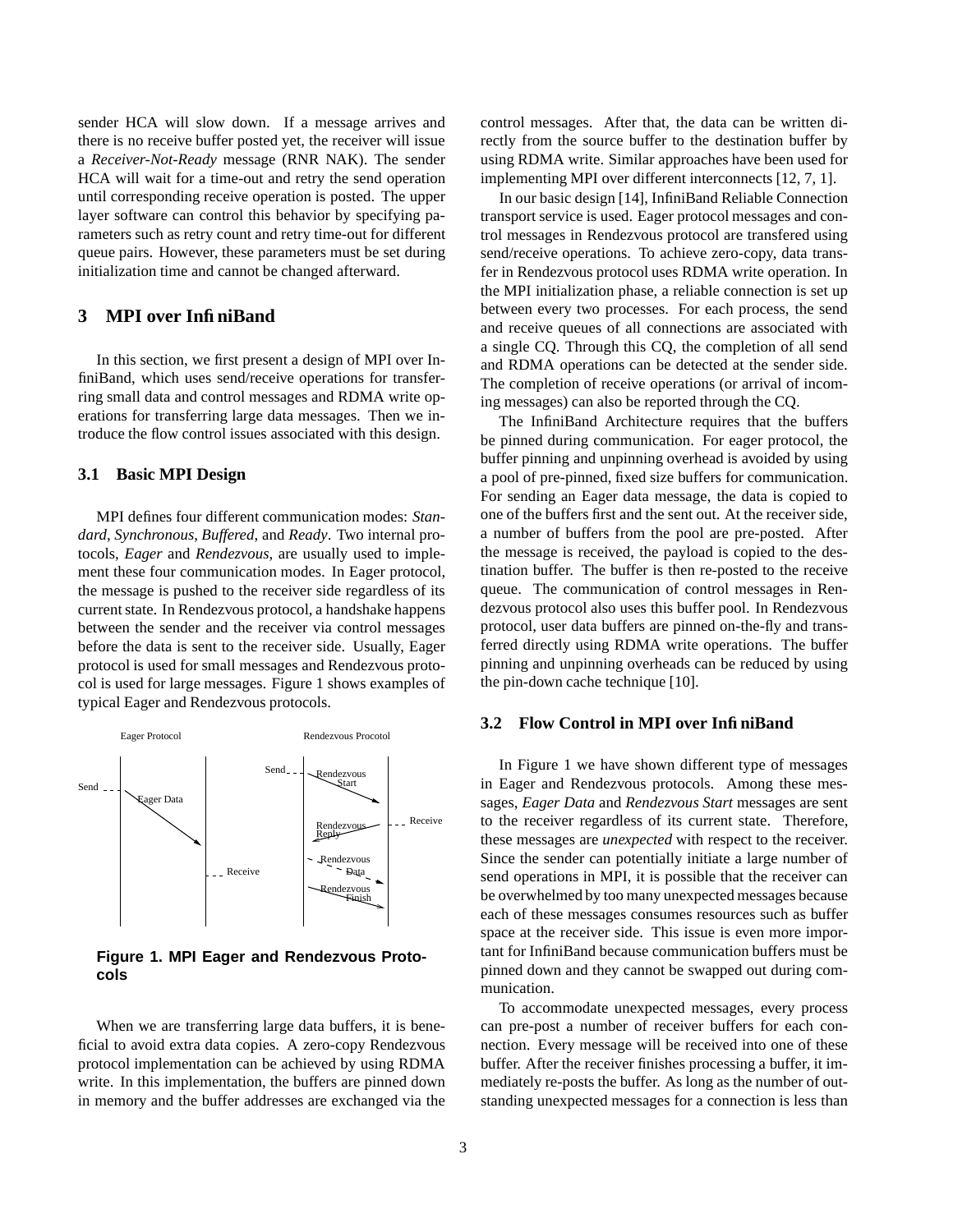the number of pre-posted buffer, these messages can always be received safely. However, if the number of outstanding unexpected messages is too large, a flow control mechanism needs to be implemented to stall or slow down the sender so that the receiver can keep up.

Thus, there are two important problems in flow control. First, we need to study the impact of the number of preposted receiver buffers. Using too many buffers will adversely affect application performance and limit the scalability of the MPI implementation. However, if the number is too small, senders may have to stall or slow down frequently and wait for the remote process to re-post the buffers. As a result, the sender and the receiver become tightly coupled in communication, leading to degraded performance. Ideally, the number should be determined by application communication pattern to achieve both performance and scalability. The second issue is what mechanism we use to stall or slow down the sender when the receiver cannot keep up. This mechanism should be effective and have negligible run-time overhead during normal communication.

## **4 Flow Control Design Schemes**

We propose several designs to address the flow control issue. Flow control can be handled in the MPI implementation. In this case, we call it a *user-level scheme*. However, since InfiniBand itself provides end-to-end flow control, an alternative is to let InfiniBand hardware handle this task. We call this a *hardware-based scheme*. Flow control schemes can also be classified by the way they choose the number of pre-posted buffers. In a *static scheme*, this number is determined at compilation or initialization time and remains unchanged during execution of the application. On the other hand, in a *dynamic scheme*, this number can be changed during program execution. Next, we discuss these design alternatives in detail.

## **4.1 Hardware-Based Flow Control**

In hardware-based schemes, there is no flow control at the MPI level. All outgoing messages are submitted immediately to the send queue. If too many send operations are posted, the HCA at the sender side will reduce its sending rate because of the InfiniBand end-to-end flow control. At the receiver side, when there is no posted receive for an incoming message, this message will be dropped and RNR Nak will be issued. The sender will then wait for a timeout and re-transmit the message. To ensure reliability at the MPI level, the retry count can be set to infinite. Thus eventually the message will be delivered to the receiver side when the receive buffer is posted.

One of the advantages in using hardware-based flow control is that it incurs almost no run-time overhead in normal communication when there are enough pre-posted receiver buffers. This is because there is no need to keep track of flow control information in the MPI implementation. This also means that flow control processing can be done regardless of the communication progress of applications. Therefore, hardware-based schemes also achieves better "application bypass" [4, 5]. However, InfiniBand provides very little flexibility to adjust the behavior of hardware based flow control. Since the flow control algorithm used by InfiniBand may not be optimal for every MPI application, this lack of flexibility may result in performance degradation for some applications. Further, the end-to-end flow control and transmission retries are largely transparent to the software layer and there is no information feedback for the MPI implementation to adjust its behavior. The lack of information feedback makes it very hard to implement dynamic flow control schemes in which the MPI implementation can adjust the number of pre-posted buffers for each connection based on application communication pattern.

#### **4.2 User-Level Static Flow Control**

In this subsection we discuss how to implement userlevel flow control at the MPI level. First we will describe static schemes currently used in [12] and [14].

The basic idea of user-level flow control is to use a creditbased scheme. During MPI initialization, a fixed number of receive buffers are pre-posted for each connection. Initially, the number of credits for each sender is equal to the number of pre-posted buffers at the corresponding receiver. Whenever a sender sends out a message that will consume a receiver buffer, its credit count will be decremented. When the credit count reaches zero, the sender can no longer post send operations that consume credits. Instead, these operations will be stored in a *backlog queue*. The operations in the backlog queue will be processed later in FIFO order when credits are available.

At the receiver side, the receiver will re-post a receive buffer after it has finished processing it. The credit count for the corresponding sender will then be incremented. However, since this information about new credits is only available at the receiver side, we must have some kind of mechanism to transfer it to the sender side. Two methods can be used for this purpose: *piggybacking* and *explicit credit messages.* To use piggybacking, we add a credit information field to each message. An MPI process can use this field to notify the other side about credit availability. If the communication pattern is symmetric, each sender will get credit information updates frequently and be able to make communication progress. Explicit credit messages can be used when the communication pattern is asymmetric. When a process has accumulated a certain number of credits and there is still no message sent by the MPI layer to the other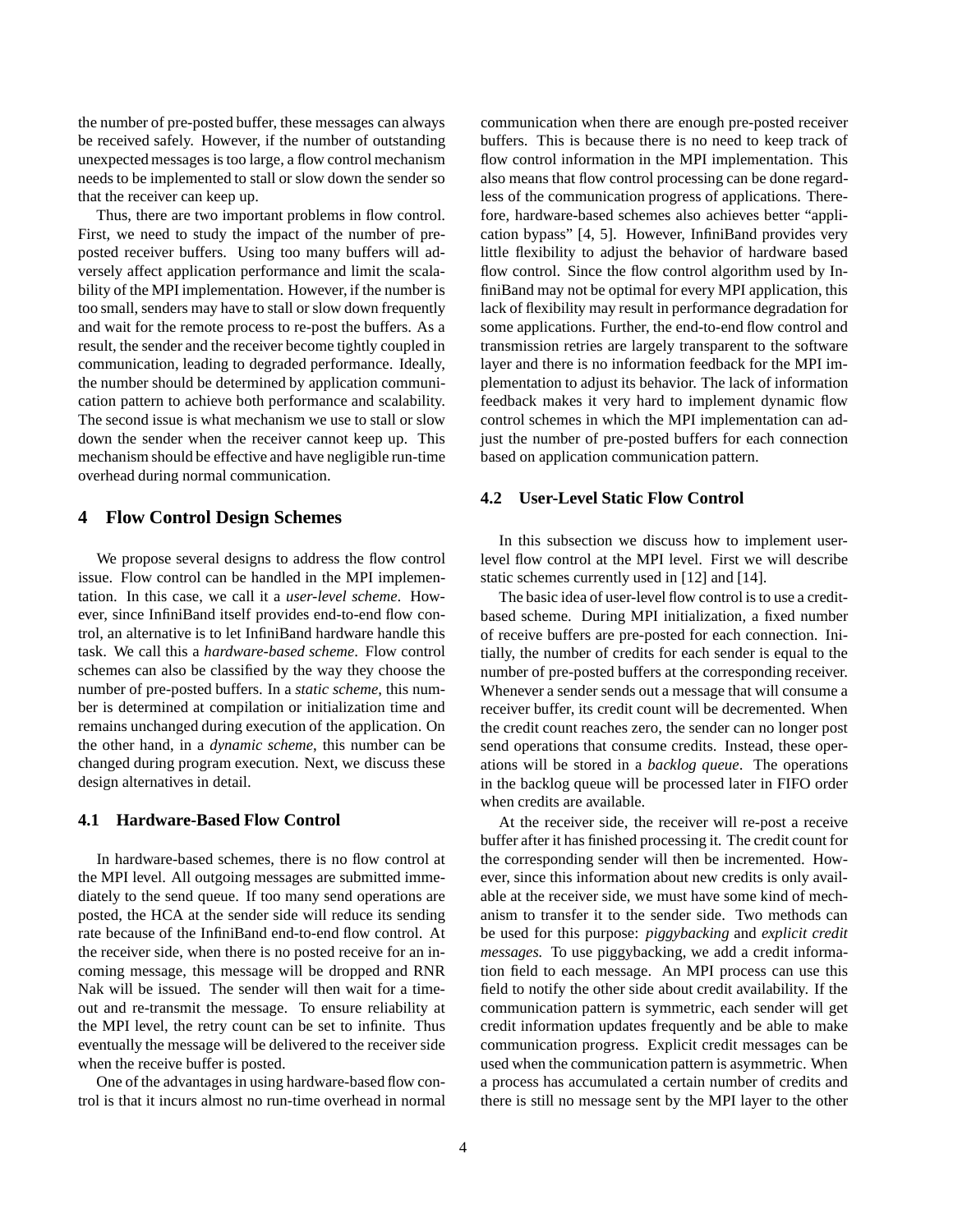side, a special credit message can be sent to transfer the credit information. In the MPI implementation, small messages are usually transferred using Eager protocol. However, when there are no credits, only Rendezvous protocol is used. Because of the handshaking process in Rendezvous protocol, credit information can be exchanged through piggybacking, which can speed up the processing of the send operations in the backlog queue.

Because of possible deadlock situation, explicit credit messages must be used carefully. In [12] and [14], these messages themselves will consume credits because they are implemented using send operations. To prevent deadlock, we proposed an *optimistic scheme* for credit messages. Basically, we do not impose flow control for explicit credit messages. Thus, explicit credit messages are not subject to user-level flow control. These messages are always posted directly without going through the backlog queue even though no credit is available. In this case, the hardware-level flow control mechanism will ensure that the message will be delivered. Since credit messages can always be sent, deadlock will not happen.

Using user-level flow control requires the MPI implementation to manage credit information and take appropriate actions. Therefore, it may have larger run-time overhead than hardware-based schemes. The use of explicit credit messages may increase network traffic in some cases. (We should note that hardware-based schemes may also increase network traffic because of NAK and re-transmission.) However, these overheads can be reduced by an optimized implementation. Another disadvantage of user-level schemes is that flow control processing relies on communication progress. Therefore, it achieves less "application bypass" compared with hardware-based schemes. The major advantage of user-level flow control is that variousinformation regarding flow control is available to the MPI layer. Based on this information, an MPI implementation can adjust its behavior to achieve better performance and scalability. Next, we will discuss a dynamic user-level flow control scheme that takes advantage of this information.

#### **4.3 User-Level Dynamic Flow Control**

To achieve both performance and scalability, we propose a dynamic user-level flow control scheme. This scheme uses credit-based flow control at the MPI level, which is similar to the static scheme. The difference is that each connection starts with a small number of pre-posted buffers. During program execution, the number of preposted buffers can be gradually increased based on the communication pattern using a feedback-based control mechanism. In this scheme, two important issues must be addressed:

• How to provide feedback information?

What to do when feedback information is received?

The feedback mechanism should notify the receiver when more pre-posted buffers are needed. We notice that if there are not enough credits, a message will enter the backlog queue and be processed later. Therefore, this information can be used to provide feedback. We add a field to each message indicating whether it has gone through the backlog. When a process receives a message that has gone through the backlog queue, it takes action to increase the number of pre-posted buffers for the corresponding sender. The increase can be linear or exponential depending on the application. If communication pattern changes are relatively slow compared with the time to increase the number of preposted buffers, this mechanism can achieve both good performance and buffer efficiency.

In addition to increasing the number of buffers, a dynamic scheme can also decrease the number of buffers when the application no longer needs so many buffers. This may be beneficial to long-running, multi-phase MPI applications whose communication pattern changes in different phases. Currently we only allow increasing the number of buffers. We plan to investigate more along this direction in the future.

## **5 Implementation**

Currently one of the most popular MPI implementations is MPICH [9]. The platform dependent part of MPICH is encapsulated by an interface called Abstract Device Interface (ADI), which allows MPICH to be ported to different communication architectures. Our MPI implementation over InfiniBand is essentially an ADI2 (the second generation of Abstract Device Interface) implementation which uses InfiniBand as the underlying communication interface. Our implementation [14] is also derived from MVICH [12], which is an ADI2 implementation for VIA.

Our original MPI implementation over InfiniBand [14] uses a user-level static flow control scheme. We incorporated our optimistic scheme for deadlock avoidance. We have also implemented the hardware-based scheme and the user-level dynamic scheme. In the user-level dynamic scheme, linear increasing is used when more pre-posted buffers are needed. In all implementations, the size of each pre-posted buffer is 2 KBytes.

## **6 Performance Evaluation**

In this section, we present performance evaluation of different flow control schemes using both micro-benchmarks and applications. The micro-benchmarks are latency and bandwidth tests. The applications we use are the NAS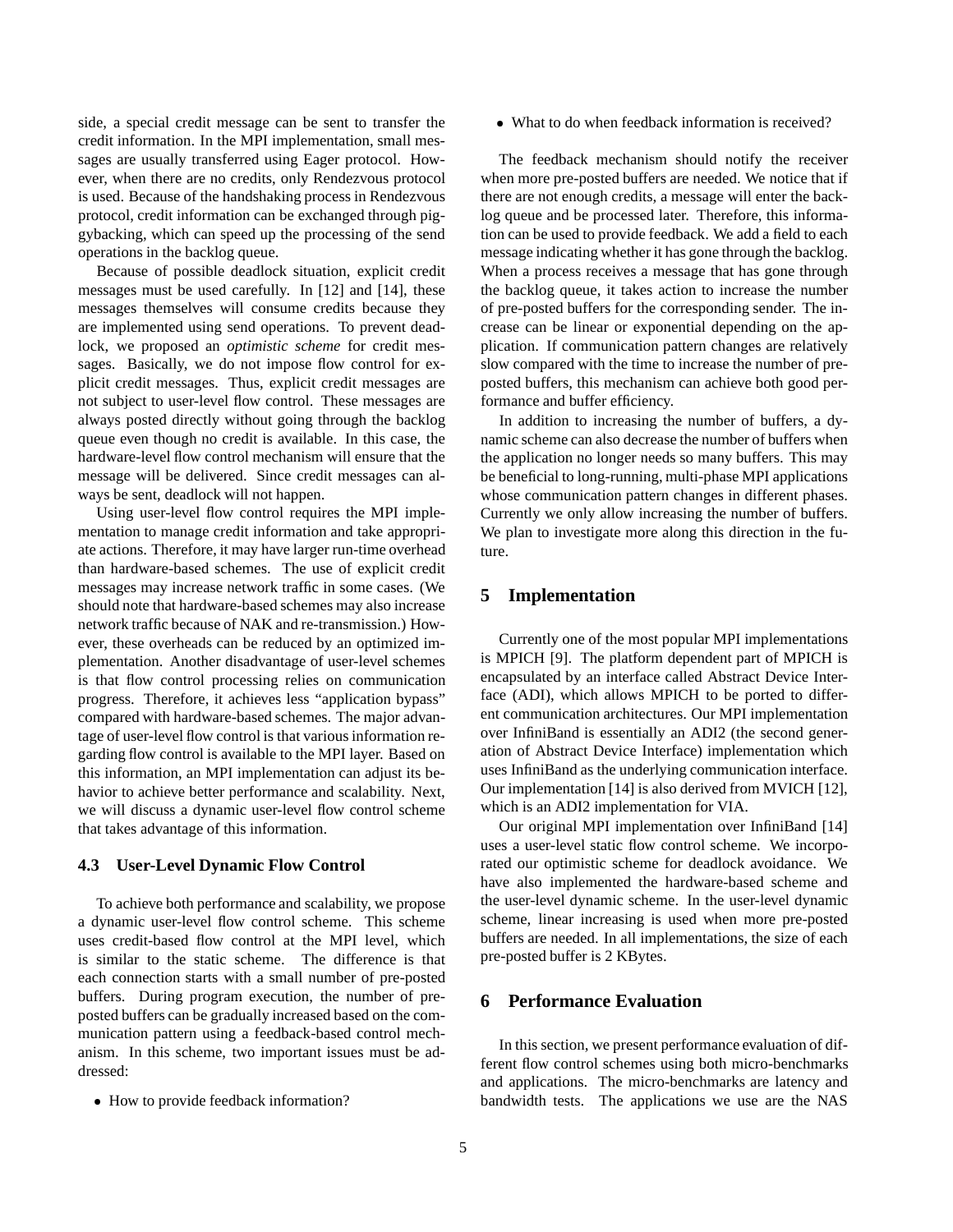Parallel Benchmarks [17]. In the performance evaluation, we concentrate on two aspects of different flow control schemes: normal condition (with plenty of pre-posted buffers or credits) and flow control condition (when the number of outstanding messages exceeds the number of pre-posted buffers or there are not enough credits). Another issue we are interested in is how many pre-posted buffers are generally needed by applications in order to achieve best performance.

### **6.1 Experimental Testbed**

Our experimental testbed consists of a cluster system of 8 SuperMicro SUPER P4DL6 nodes. Each node has dual Intel Xeon 2.40 GHz processors with 512K L2 cache and 400 MHz front side bus. The machines are connected by Mellanox InfiniHost MT23108 DualPort 4X HCA adapters through an InfiniScale MT43132 Eight 4x Port InfiniBand Switch [15]. The HCA adapters work under the PCI-X 64 bit 133MHz interfaces. We used the Linux Red Hat 7.2 operating system. The compilers we used for the tests are Intel $(R)$  C++ and FORTRAN Compilers for 32-bit applications Version 6.0.1 Build 20020822Z.

## **6.2 Micro-Benchmarks**

#### **6.2.1 Latency**

The latency test is carried out in a ping-pong fashion. The sender sends a message of a certain data size to the receiver and waits for a reply of the same size. Many iterations of this ping-pong test are carried out and average one-way latency numbers are obtained. Blocking version of MPI functions (MPI Send and MPI Recv) are used in the tests.

In the latency test, the communication pattern is very symmetric. Since the sender and the receiver send back a message only after processing the previous one, there are always enough receive buffers posted at both sides. For userlevel schemes, the credit information is always transferred in time through piggybacking. Therefore, this test shows how different schemes perform under normal conditions.

In the latency test, the hardware-level scheme has the least overhead because there is no need to keep track of information related to flow control. However, from Figure 2 we can see that this bookkeeping overhead is negligible and all three schemes perform comparably<sup>1</sup>.

#### **6.2.2 Bandwidth**

The bandwidth tests are carried out by having the sender send out a number of back-to-back messages to the receiver and then waiting for a reply from the receiver. The number of back-to-back messages is referred to as *window size*. The receiver sends the reply only after it has received all messages. The above procedure is repeated multiple times and the bandwidth is calculated based on the elapsed time and the number of bytes sent by the sender. We use two different versions of bandwidth tests. In the blocking version, MPI Send and MPI Recv functions are used. MPI Isend and MPI Irecv are used in the non-blocking version.

In the first group of our tests, we have chosen a fixed message size (4 bytes). The tests are conducted for both blocking version and non-blocking version. The numbers of pre-posted buffers we have chosen for the tests are 10 and 100. Different results are obtained by varying the window size of the bandwidth tests.

Figures 3 and 4 show the results with 100 pre-posted buffers for small message transfers. In these tests the window size does not exceed the number of pre-posted buffers. We can see that with enough buffers or credits, all three schemes perform comparably for both blocking and nonblocking version.

Figures 5 and 6 show the results with only 10 pre-posted buffers. We can observe that when the window size exceeds the number of pre-posted buffers, the user-level dynamic scheme achieves the best performance because it is able to adapt to the communication pattern and increase the number of buffers. On the other hand, user-level static scheme performs the worst because the communication is stalled when there are not enough credits. We also notice that for userlevel schemes, blocking version of bandwidth tests achieve better performance. This is because in user-level schemes, when there is no credit available, Rendezvous protocol will be used even for small messages. In the blocking tests, the sender waits for the send operation to finish and therefore is able to get more credits through the handshaking procedure of Rendezvous protocol.

Figures 7 and 8 show the results with 10 pre-posted buffers for large messages (32K bytes). Since large messages always go through Rendezvous protocol, the communication pattern in these tests becomes more symmetric because of the handshaking procedure. As a result, all three schemes are able to perform well even with less number of buffers. The non-blocking version performs much better than the blocking version because it achieves better communication overlap.

## **6.3 NAS Parallel Benchmarks**

To better understand the impact of different flow control schemes on application performance, we have conducted

<sup>&</sup>lt;sup>1</sup>In this paper, we have based our study on the Send/Recv based MPI implementation, which does not use RDMA for small and control messages. Our RDMA-based MPI implementation described in [13] achieves a latency of  $6.8\mu s$ .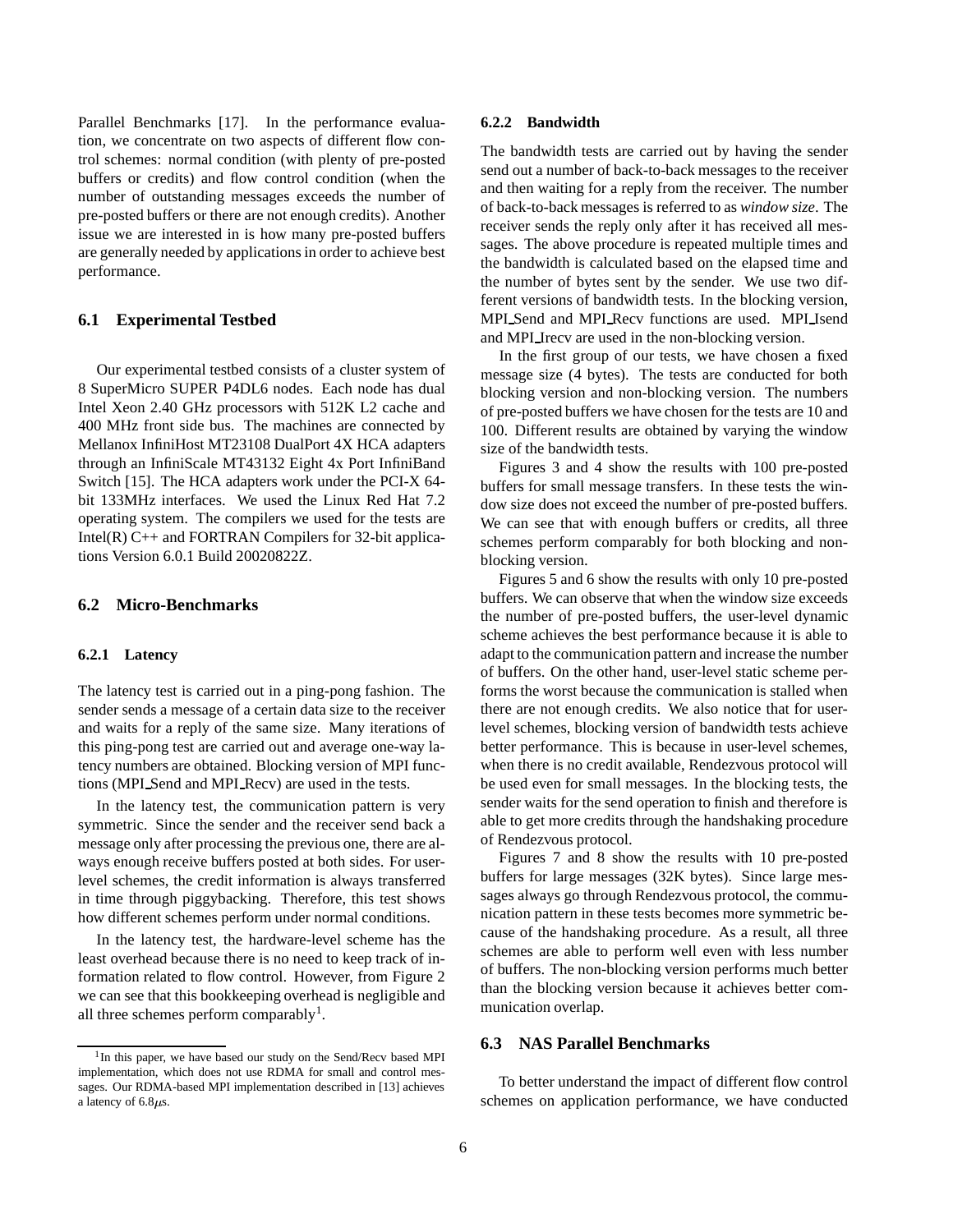





**Figure 5. MPI Bandwidth (Pre-Post = 10, Blocking)**



**Figure 3. MPI Bandwidth (Pre-Post = 100, Blocking)**



**Figure 4. MPI Bandwidth (Pre-Post = 100, Non-Blocking)**



**Figure 6. MPI Bandwidth (Pre-Post = 10, Non-Blocking)**



**Figure 7. MPI Bandwidth (Pre-Post = 10, Blocking)**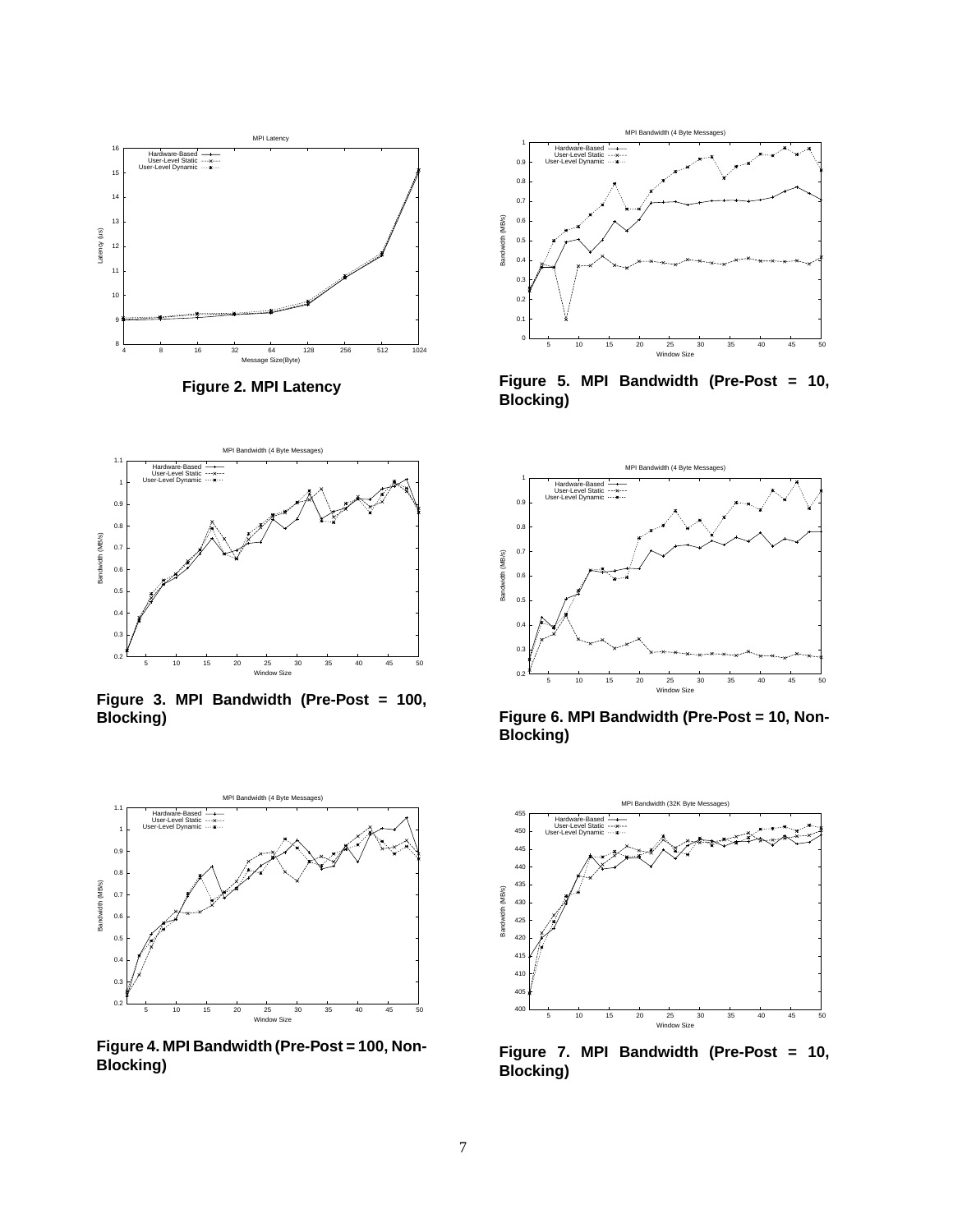

**Figure 8. MPI Bandwidth (Pre-Post = 10, Non-Blocking)**

experiments using the NAS Parallel Benchmarks (Class A). IS, FT, LU, CG and MG tests were carried out using 8 processes on 8 nodes. Since SP and BT tests require the number of processes to be a square number, they were conducted using 16 processes on 8 nodes.

#### **6.3.1 Impact of Flow Control on Normal Communication**

First, we study the impact of different flow control schemes on normal communication where there are always enough pre-posted buffers or credits. We carried out the experiments with 100 pre-posted buffers, which are more than any of the application will need. The results are shown in Figure 9. We notice that the three flow control schemes perform comparably for almost all the applications, with at most 2%–3% difference due to random fluctuation. One exception is the LU application. (There are also some discrepancies in the running time of BT. We are currently investigating this issue.) For LU, the hardware-based scheme is the best, which outperforms both user-level schemes by around 5%–6%. The reason why user-level schemes performs worse is that they use explicit credit messages. If the application communication pattern is very asymmetric, these messages have to be generated frequently in order to transfer credit information and the performance will be degraded. Table 1 shows the average number of explicit credit messages (ECM) for each connection at each process and the total number of messages (including data and control messages). We can see that for LU, explicit credit messages make up for a significant percentage of the total number of messages (18%). However, there are almost no explicit flow control messages for other applications. We should also note that the number of explicit credit messages depends on a threshold credit value, which suppresses any explicit credit messages if the number of credit to be transferred is

below the threshold. Currently we use a relatively small threshold value of 5. Performance can be improved by increasing this value for LU.

#### **6.3.2 Impact of Number of Pre-Posted Buffers**

As we have discussed, the number of pre-posted buffers has significant impact on the scalability of applications. In this subsection, we consider an extreme case where there is only one pre-posted buffer for every connection at each process. Figure 10 shows the percentage of performance drop when we change the pre-post value from 100 to 1. This case can serve as an "upper bound" of the impact of changing the number of pre-posted buffers.

One surprising findings from Figure 10 is that most applications perform quite well even in this extreme condition. For IS, FT, SP and BT, the maximum performance degradation for all three schemes is only 2%. For the hardwarebased scheme, performance drops significantly for LU and MG. This drop is due to the large number of time-out and re-transmission happening at the hardware level. For the user-level static scheme, the largest performance drops are for LU (13%) and CG (6%). Since the user-level dynamic scheme is able to adapt its behavior according to the application communication pattern, there is almost no performance degradation. In Table 2, we show the maximum number of posted buffers for every connection at every process in the user-level dynamic scheme after program execution. We can see that for all applications except LU, only a very small number of buffers (no more than 7) are needed for each connection. Therefore, the user-level dynamic flow control scheme can potentially achieve both performance and buffer efficiency. If this communication pattern remains unchanged for large number of processes, buffer space will not be the limitation of scalability. We plan to investigate this direction further in the future on large-scale clusters.



**Figure 9. NAS Benchmarks (Pre-Post = 100)**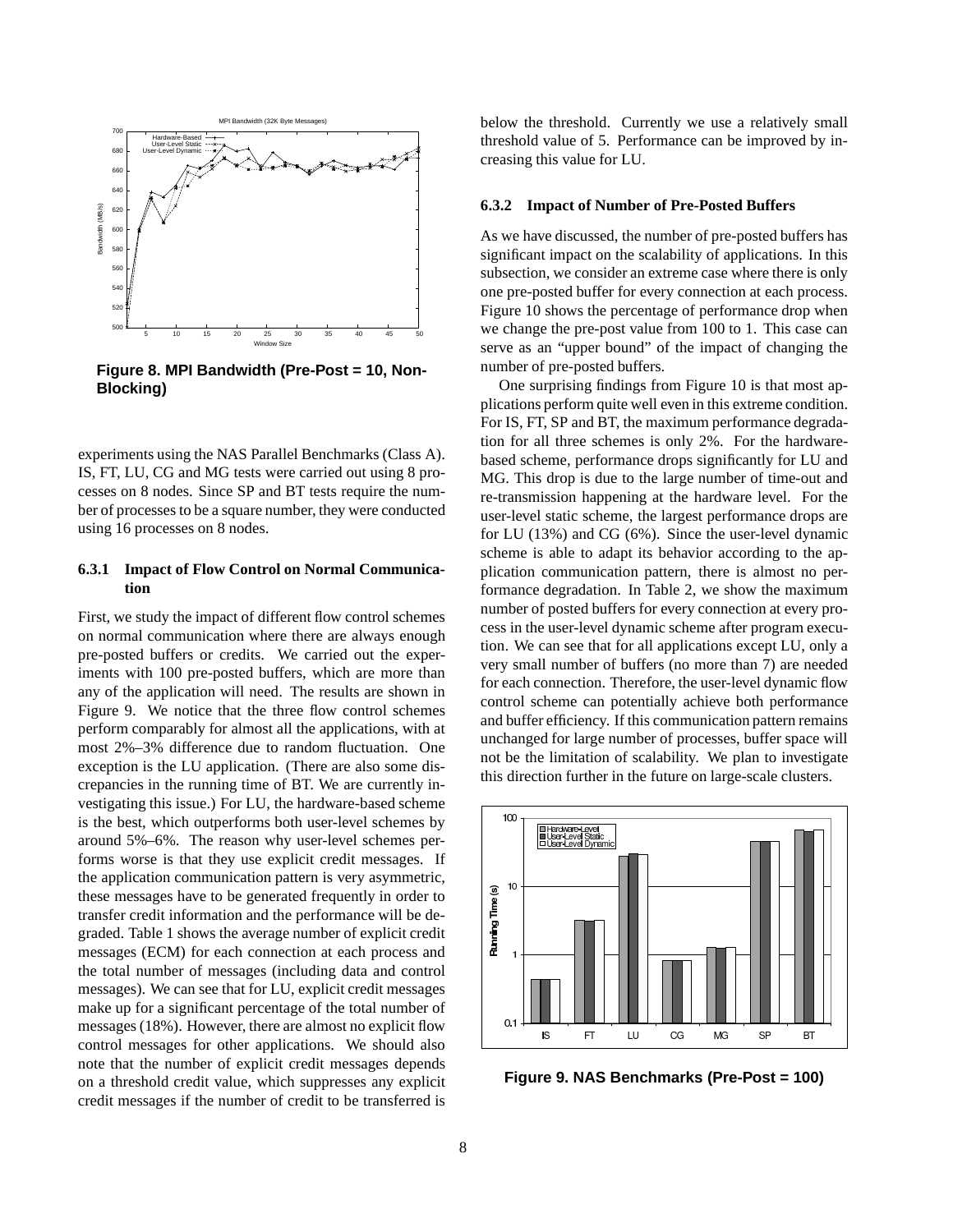

**Figure 10. NAS Benchmarks (Performance Degradation from Pre-Post=100 to Pre-Post=1)**

|                            |  |  |  | Table 1. Explicit Credit Messages for User- |  |  |  |
|----------------------------|--|--|--|---------------------------------------------|--|--|--|
| <b>Level Static Scheme</b> |  |  |  |                                             |  |  |  |

| App       | # ECM Msg | #Total Msg |
|-----------|-----------|------------|
| <b>IS</b> |           | 383        |
| FT        |           | 193        |
| LU        | 9002      | 48805      |
| CG        |           | 4202       |
| MG        |           | 1595       |
| <b>BT</b> |           | 28913      |
| <b>SP</b> |           | 14531      |

| Table 2. Maximum Number of Posted Buffers |  |  |  |  |  |
|-------------------------------------------|--|--|--|--|--|
| for User-Level Dynamic Scheme             |  |  |  |  |  |

| App       | # Buffer |
|-----------|----------|
| IS        | 4        |
| FT        | 4        |
| LU        | 63       |
| CG        | 3        |
| MG        | 6        |
| <b>BT</b> |          |
| SP        |          |

# **7 Related Work**

Flow control is an important issue in cluster computing and has been studied in the literature. Similar to our schemes, Flow control in FM [20] is also credit-based. In [2], a reliable multicast scheme is implemented by exploiting link-level flow control in Myrinet. GM [16] is a messaging layer over Myrinet developed by Myricom. In GM, a sender can only send a message when it owns a *send token*. This is essentially a credit-based flow control scheme. Unlike the above, our work concentrates on flow control schemes in MPI over InfiniBand.

MVICH [12] is an MPI implementation over VIA [6]. It uses a user-level static flow control scheme. Our original MPI implementation over InfiniBand [14] was based on it and used a similar flow control scheme. In this paper, we carry out a detailed study and comparison of different flow control schemes. For static schemes, we implemented two more methods to avoid deadlock: optimistic approach and RDMA approach. Our performance evaluation also shows that instead of using static schemes, we can use dynamic schemes to achieve both performance and scalability. We have also evaluated the hardware-based flow control scheme.

Recently we have developed a new MPI implementation over InfiniBand by exploiting RDMA write operations for small and control messages [13]. In this paper, our original implementation [14] is used as the basis for studying different flow control schemes. However, the results in this paper are directly applicable to the RDMA-based MPI implementation. The difference is that in the RDMA-based implementation, the user-level dynamic scheme is more complicated because cooperation between both the sender and the receiver is necessary in order to increase the number of posted buffers.

In order to improve the scalability of MPI implementations, an on-demand connection set-up scheme was proposed in [23]. In this scheme, connections are set up between two processes when they communicate with each other for the first time. If there is no communication between them, no connection will be set up and therefore no buffer space will be used. Our proposed dynamic flow control scheme can be combined with on-demand connection setup to further improve the scalability of MPI implementations.

## **8 Conclusions and Future Work**

In this paper, we present a detailed study of the flow control issue in implementing MPI over the InfiniBand Architecture with Reliable Connection service. We categorize flow control schemes into three classes: hardware-based, user-level static and user-level dynamic. These schemes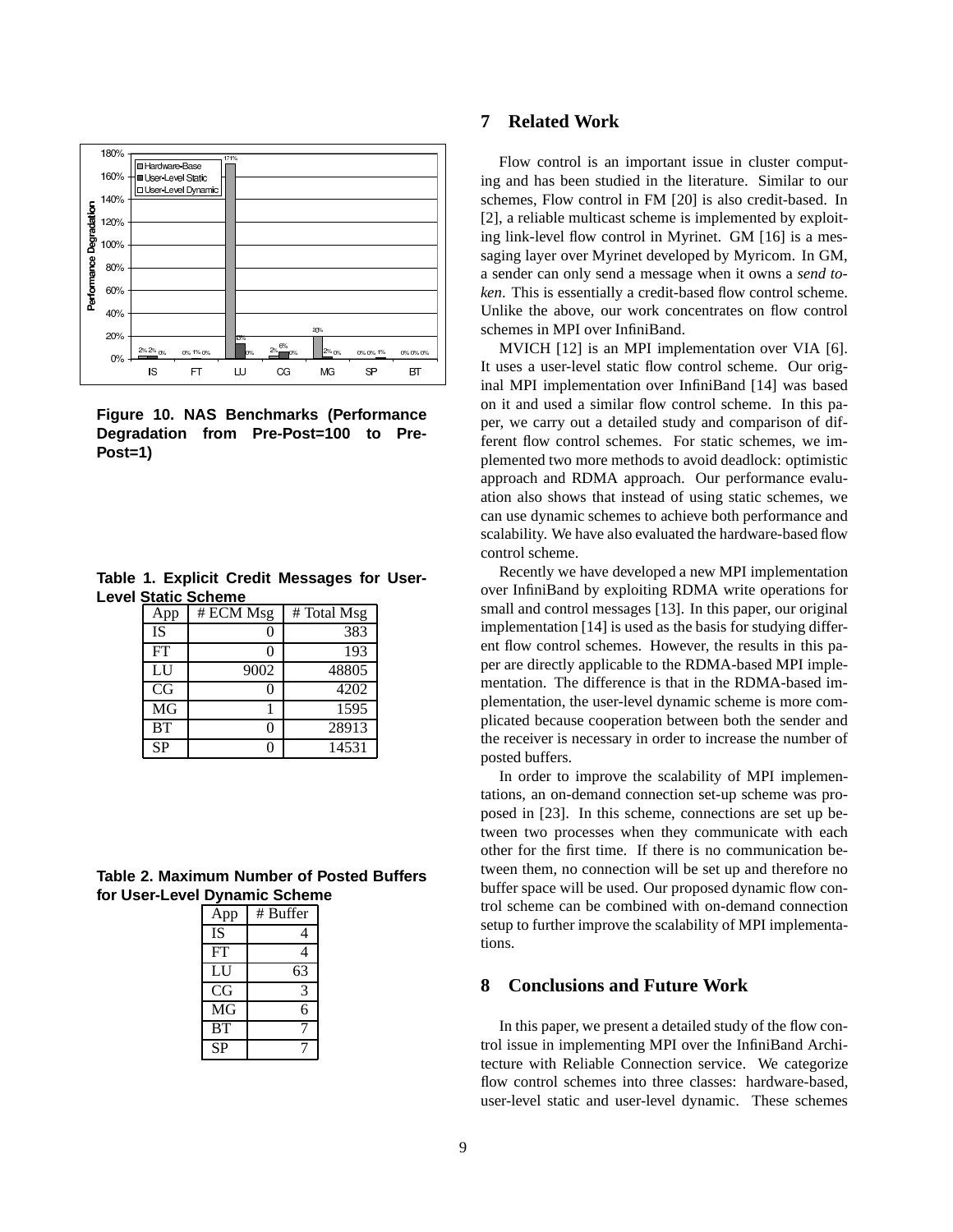differ in their run-time overhead and how their decide the number of pre-posted buffers for each connection. The hardware-based scheme has the least overhead under normal conditions. However, in user-level schemes, MPI implementation can have more control over the system communication behavior when the receiver is overloaded. In particular, the user-level dynamic scheme is able to adjust the number of pre-posted buffers according to the application communication pattern. Therefore, it can potentially achieve both good performance and high scalability in terms of buffer usage.

We have implemented all three schemes in our MPI implementation over InfiniBand and conducted performance evaluation on our 8-node InfiniBand cluster. We use both micro-benchmarks and the NAS Parallel Benchmarks for the evaluation. We have shown that the overheads of userlevel schemes are very small. Our results have also shown that the user-level dynamic scheme can achieve both performance and buffer efficiency by adapting to the communication pattern. Another finding in our performance evaluation is that for most NAS applications, only a small number of pre-posted buffers are required to achieve good performance.

In future, we plan to extend our study to large-scale clusters and carry out more in-depth analysis of application scalability. We also plan to include more applications in our study. Although in this paper we concentrate on flow control issues in MPI, we believe that many of our results are applicable to the design of other middleware layers over InfiniBand, such as Distributed Shared Memory (DSM) systems and parallel file systems. We will investigate similar problems in these systems. Another direction we intend to pursue is to study flow control issues in using other Infini-Band transport services such as Reliable Datagram.

#### **Acknowledgments**

We would like to thank Jiesheng Wu and Sushmitha Kini for the helpful discussions.

### **References**

- [1] M. Banikazemi, R. K. Govindaraju, R. Blackmore, and D. K. Panda. MPI-LAPI: An Efficeint Implementation of MPI for IBM RS/6000 SP Systems. *IEEE Transactions on Parallel and Distributed Systems*, pages 1081–1093, October 2001.
- [2] Bhoedjang, Ruhl, and Bal. Efficient multicast on myrinet using link-level flow control. In *ICPP: 27th International Conference on Parallel Processing*, 1998.
- [3] M. Blumrich, C. Dubnicki, E. W. Felten, K. Li, and M. R. Mesarina. Virtual-Memory-Mapped Network Interfaces. In *IEEE Micro*, pages 21–28, Feb. 1995.
- [4] R. Brightwell, R. Riesen, B. Lawry, and A. B. Maccabe. Portals 3.0: Protocol Building Blocks for Low Overhead Communication. In *Proceedings of the 2002 Workshop on Communication Architecture for Clusters (CAC)*, April 2002.
- [5] D. Buntinas, D. K. Panda, and R. Brightwell. Applicationbypass broadcast in mpich over gm. In *International Symposium on Cluster Computing and the Grid (CCGRID '03)*, May 2003.
- [6] Compaq, Intel, and Microsoft. VI Architecture Specification V1.0, December 1997.
- [7] R. Dimitrov and A. Skjellum. An Efficient MPI Implementation for Virtual Interface (VI) Architecture-Enabled Cluster Computing. http://www.mpi-softtech.com/publications/, 1998.
- [8] D. Dunning, G. Regnier, G. McAlpine, D. Cameron, B. Shubert, F. Berry, A. Merritt, E. Gronke, and C. Dodd. The Virtual Interface Architecture. *IEEE Micro*, pages 66–76, March/April 1998.
- [9] W. Gropp, E. Lusk, N. Doss, and A. Skjellum. A High-Performance, Portable Implementation of the MPI Message Passing Interface Standard. *Parallel Computing*, 22(6):789– 828, 1996.
- [10] H. Tezuka and F. O'Carroll and A. Hori and Y. Ishikawa. Pin-down Cache: A Virtual Memory Management Technique for Zero-copy Communication. In Proceedings of 12th IPPS.
- [11] InfiniBand Trade Association. InfiniBand Architecture Specification, Release 1.0, October 24 2000.
- [12] Lawrence Livermore National Laboratory. MVICH: MPI for Virtual Interface Architecture, August 2001.
- [13] J. Liu, J. Wu, S. P. Kini, P. Wyckoff, and D. K. Panda. High Performance RDMA-Based MPI Implementation over InfiniBand. In *17th Annual ACM International Conference on Supercomputing (ICS '03)*, June 2003.
- [14] J. Liu, J. Wu, S. P. Kinis, D. Buntinas, W. Yu, B. Chandrasekaran, R. Noronha, P. Wyckoff, and D. K. Panda. MPI over InfiniBand: Early Experiences. Technical Report, OSU-CISRC-10/02-TR25, Computer and Information Science, the Ohio State University, January 2003.
- [15] Mellanox Technologies. Mellanox InfiniBand InfiniHost Adapters, July 2002.
- [16] Myricom. GM Messaging Software. http://www.myri.com/scs/index.html.
- [17] NASA. NAS Parallel Benchmarks.
- [18] NCSA. MPICH over VMI2 Interface. http://vmi.ncsa.uiuc.edu/.
- [19] Network-Based Computing Laboratory. MVAPICH: MPI for InfiniBand on VAPI Layer. http://nowlab.cis.ohiostate.edu/projects/mpi-iba/index.html, January 2003.
- [20] S. Pakin, M. Lauria, and A. Chien. High Performance Messaging on Workstations: Illinois Fast Messages (FM). In *Proceedings of the Supercomputing*, 1995.
- [21] W. Rehm, R. Grabner, F. Mietke, T. Mehlan, and C. Siebert. Development of an MPICH2-CH3 Device for Infini-Band. http://www.tu-chemnitz.de/informatik/RA/cocgrid- /Infiniband/pmwiki.php/InfiniBandProject/ProjectPage.
- [22] T. von Eicken, D. E. Culler, S. C. Goldstein, and K. E. Schauser. Active Messages: A Mechanism for Integrated Communication and Computation. In *International Symposium on Computer Architecture*, pages 256–266, 1992.